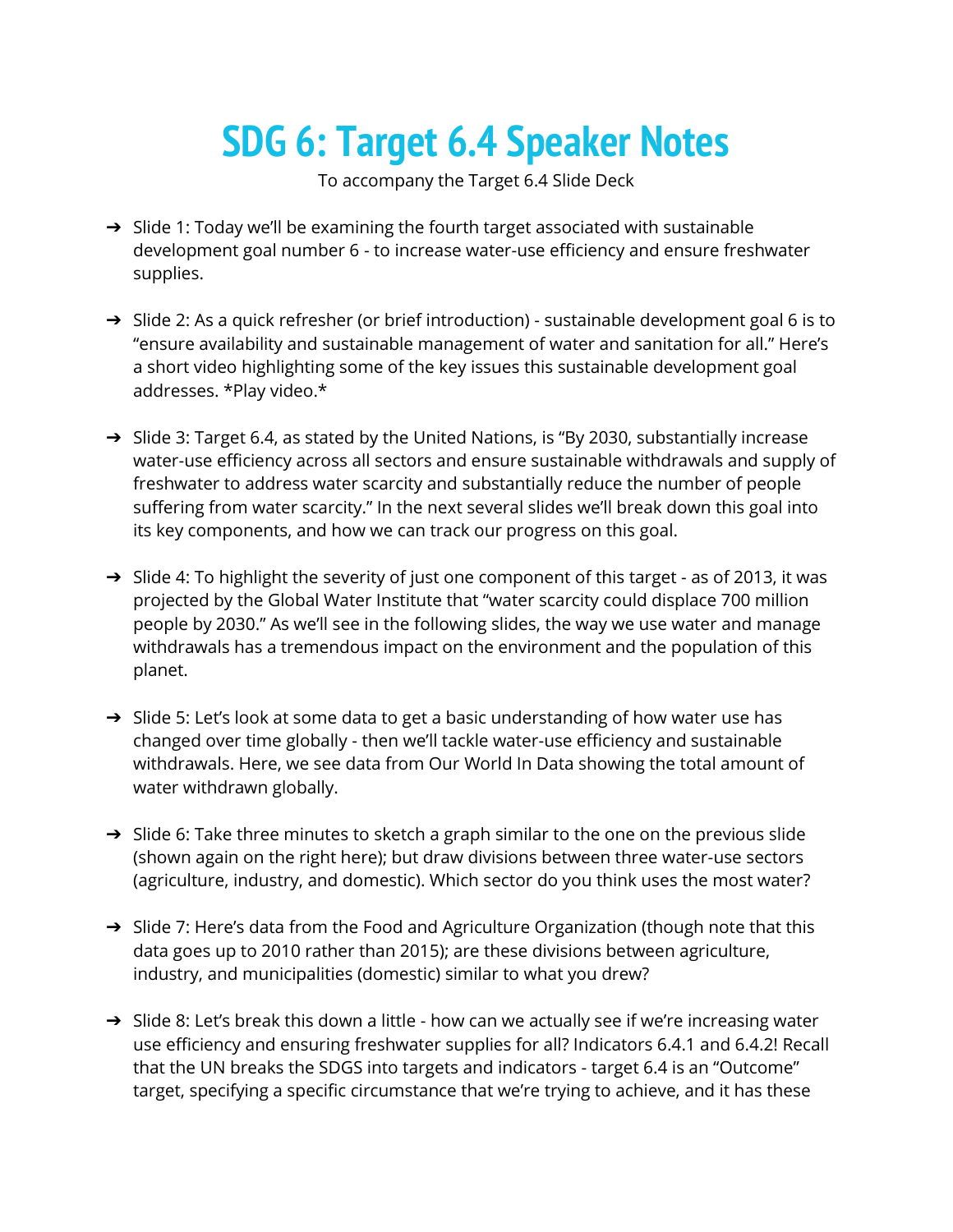two associated indicators, which are essentially metrics we can use to measure progress. Let's take a look at each of them, and some examples of these measures.

- ➔ Slide 9: The first indicator is "change in water use efficiency over time." This can be evaluated in a few different ways. On the previous slides, we examined overall global water use over time. Now, to get a sense of how efficiently this water is being used, we can examine the water use in relation to the number of people in a specific area (water use per capita). The key focus of this indicator as defined by the Food and Agricultural Organization, is to "assess the impact of economic growth on the utilization of water resources," (FAO, "Indicator 6.4.1"). Ideally, we want countries to continue to grow and develop their economies, but while also using water sustainably. Essentially, this indicator can be defined as "the value added per water withdrawn," and one way we can evaluate this is in US dollars (or a different currency), per cubic meter of water withdrawn for a given area (FAO, "Indicator 6.4.1"). This metric can provide even more information if we break this down by sector, so we can see how efficiently different sectors are using water over time in a country or region.
- → Slide 10: Let's look at how these metrics can be evaluated at a national level here's the data for Spain, showing how the water-use per sector is changing over time. Note that the way they organize the data by sectors here: "Agriculture" includes agriculture, forestry, and fishing. "MIMEC" includes: mining and quarrying; manufacturing; electricity, gas, steam and air conditioning supply; constructions. And "services" includes all the service sectors. The figures allows us to see that the total water-use in Spain decreased from the late 1980s to early 1990s, and has remained fairly constant over the past couple decades.
- → Slide 11: Now that we've seen how water use has varied over time in Spain, let's look at it in the context of how the economy has grown - here we can see the data for water-use efficiency over time. Let's compare the data from 1986 to the data from 2012: this figure shows us that in 1986, on average, 12.39 US dollars were contributed to the economy of Spain (in terms of Gross Value Added, or GVA) for each cubic meter of water used. In 2012 on the other hand, 28.02 US dollars were contributed to the economy of Spain for each cubic meter of water used (which is more than double the 1986 amount). This shows an overall tremendous increase in water-use efficiency in Spain.
- → Slide 12: As noted by the FAO, "2 litres of water are often sufficient for daily drinking purposes but it takes about 3,000 litres to produce the daily food needs of a person."
- → Slide 13: First two metrics address: How much renewable freshwater resources do we have? Then we can get into: What share of freshwater resources do we use?
- → Slide 14: Here's some data from "Our World in Data" showing the renewable freshwater resources available per person, per year, per continent or subcontinent. "Renewable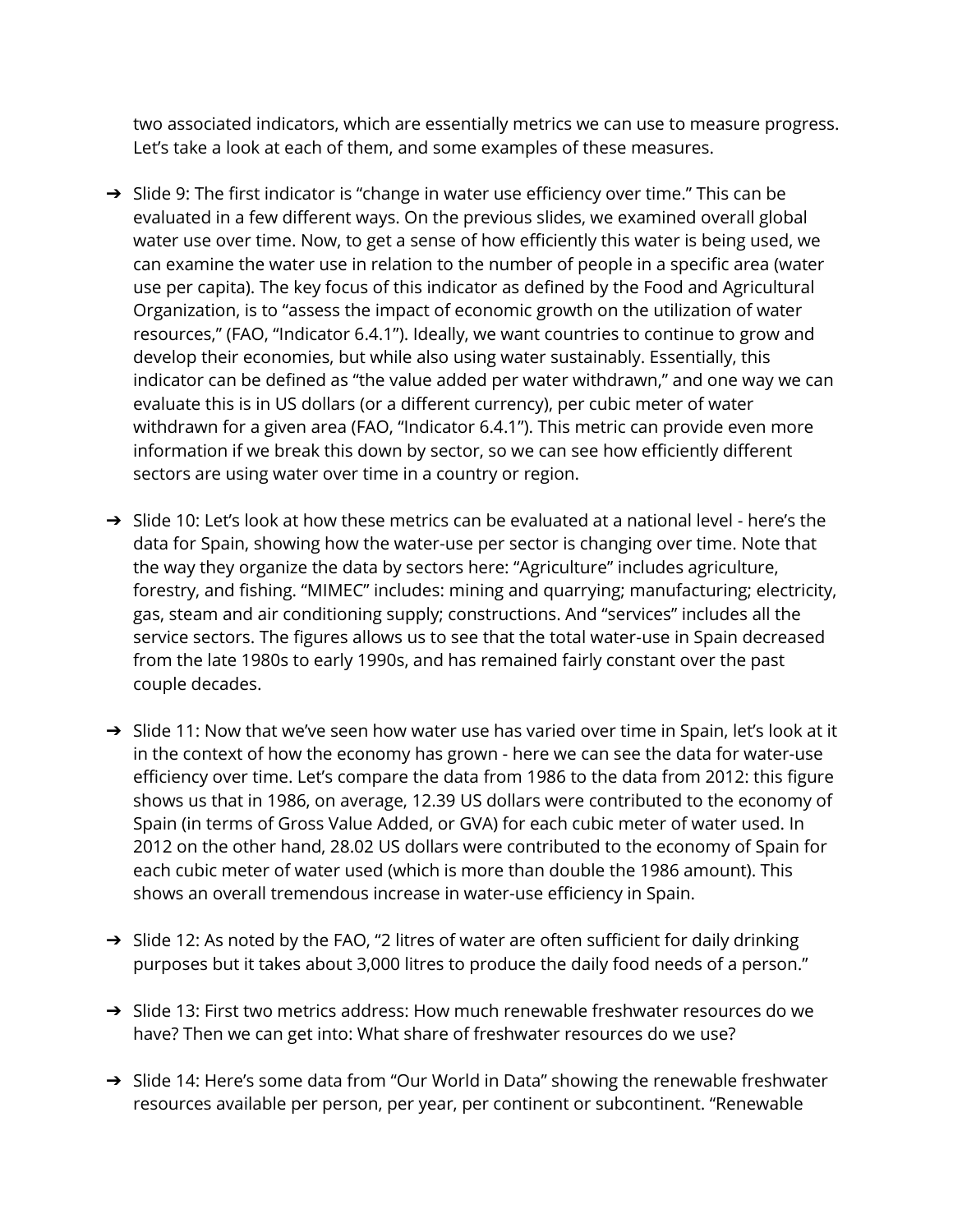internal freshwater resources refers to the quantity of internal freshwater from inflowing river basins and recharging groundwater aquifers" (Our World in Data). This data shows that South America has the largest available renewable freshwater resources per person with over 30,000 cubic meters per person per year, which is roughly 119 times more than Northern Africa.

- ➔ Slide 15: To really evaluate indicator 6.4.2 "Level of water stress," we need to examine "freshwater withdrawal as a proportion of available freshwater resources" (the definition of this indicator). Here we see data that captures how much freshwater each country is using, in relation to the total amount available to that country. As you can see, there are several countries that didn't have adequate data for this year; however, for the countries that did - it is apparent that Northern Africa in particular is experiencing extremely high water stress, along with a few other countries.
- → Slide 16: To put this into context as calculated by UNICEF in 2017, "It is estimated that by 2040, 1 in 4 of the world's children under 18 - some 600 million in all - will be living in areas of extremely high water stress."
- → Slide 17: Another alarming fact is that as of 2020, "3.2 billion people live in agricultural areas with high to very high water shortages or scarcity, of whom 1.2 billion people – roughly one-sixth of the world's population – live in severely water-constrained agricultural areas."
- → Slide 18: In the mid 1900's, Pakistan was rapidly depleting it's available surface water resources attempting to irrigate crops. In the 1970's, farmers began withdrawing groundwater through agricultural wells, improving the irrigation capacity of the country tremendously, and providing a more secure, and predictable annual crop yield. Notably, "the country has the world's largest contiguous irrigation system with almost 80 percent of the cultivated area irrigated."
- $\rightarrow$  Slide 19: This graph illustrates how the total number of tubewells extracting groundwater from Pakistan dramatically increased over the late 1900s and into the early 2000s.

Increasing the number of tubewells impacted the country in both positive and negative ways. A key positive to highlight: unrestricted use of groundwater to irrigate crops  $\rightarrow$  initially provided high food and economic security to farmers and communities in Pakistan. However, at a basic level, the more groundwater you pump out of an unconfined aquifer, the more you lower the water table levels  $\rightarrow$  this leads to the need to install deeper wells, which are more expensive to build and operate, thus decreasing the net profit made by the farmers.

Additionally, when you deplete groundwater resources, the quality of the available groundwater can deteriorate, which can also have a negative impact on the soil of the agricultural land being irrigated, as well as on the overall crop yields.